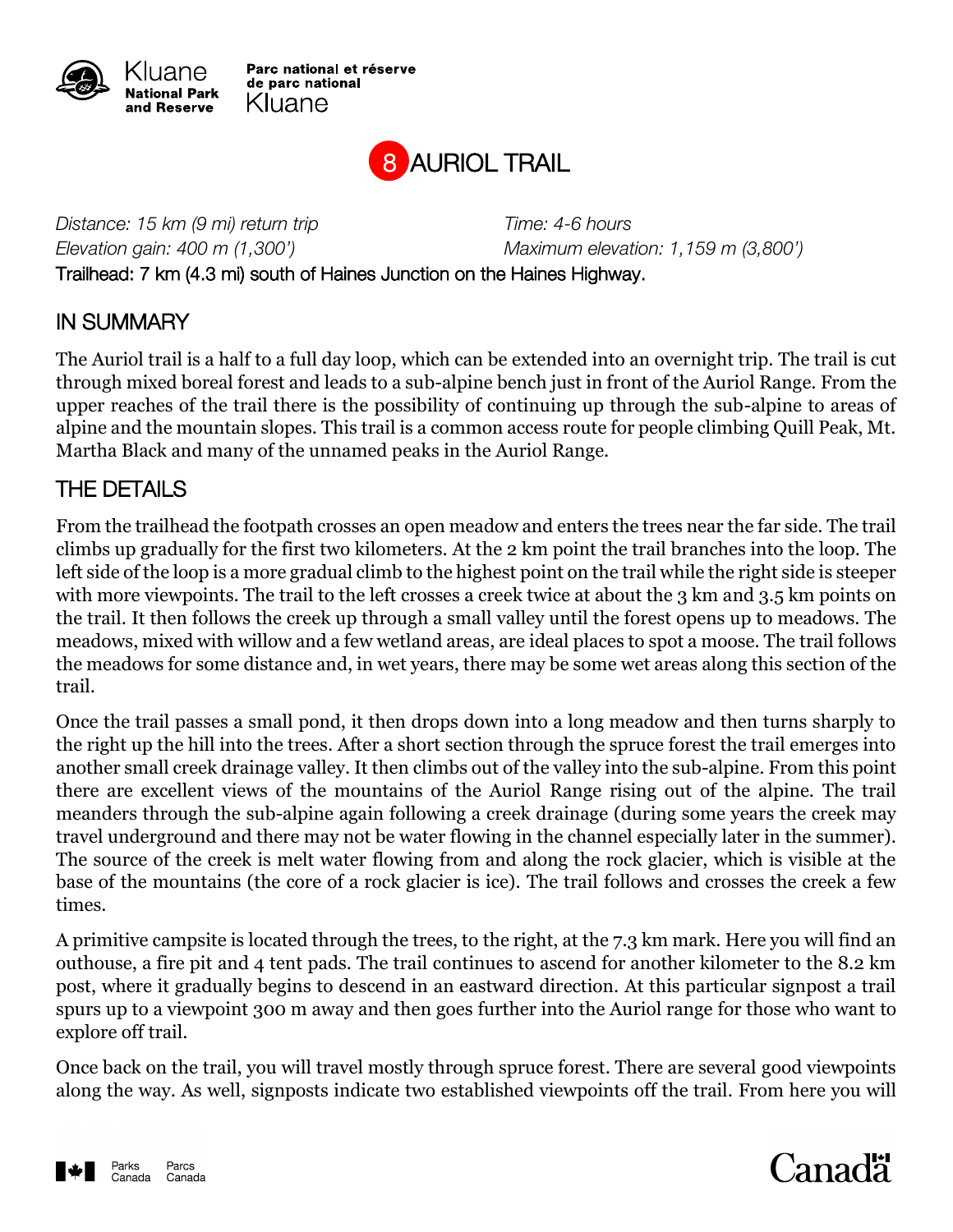see the town of Haines Junction as well as the valley and Ruby Range Mountains in the distance. The U shaped and hanging valleys are two of the landforms seen from here, created long ago by glaciers. After crossing yet another footbridge (5th crossing of the same creek), the 12.8 km sign post will be reached, only 2 km before the parking area.

## WHAT YOU NEED TO KNOW

For all overnight trips in the park Approved Bear Resistant Food Canisters are mandatory (see the link http://www.igbconline.org/index.php/safety-in-grizzly-country/bear-resistant-products/igbc-certified-bear-resistantproducts) and a Wilderness Permit is required, both can be obtained from the Kluane National Park and Reserve Visitor Centre in Haines Junction or the Thechàl Dhâl Visitor Centre. For more information, please call 867-634-7207.

Bear sightings are common in this area. Review recommendations for travel within the **YOU ARE IN BEAR COUNTRY** brochure. Please report all bear sightings to the staff at the Visitor Centre.

Cellular telephones do not work in most of the park. Satellite phones or satellite messaging devices are strongly recommended. **For emergencies please call 1-780-852-3100.**

If you need a topo map: Auriol 115 A/12.